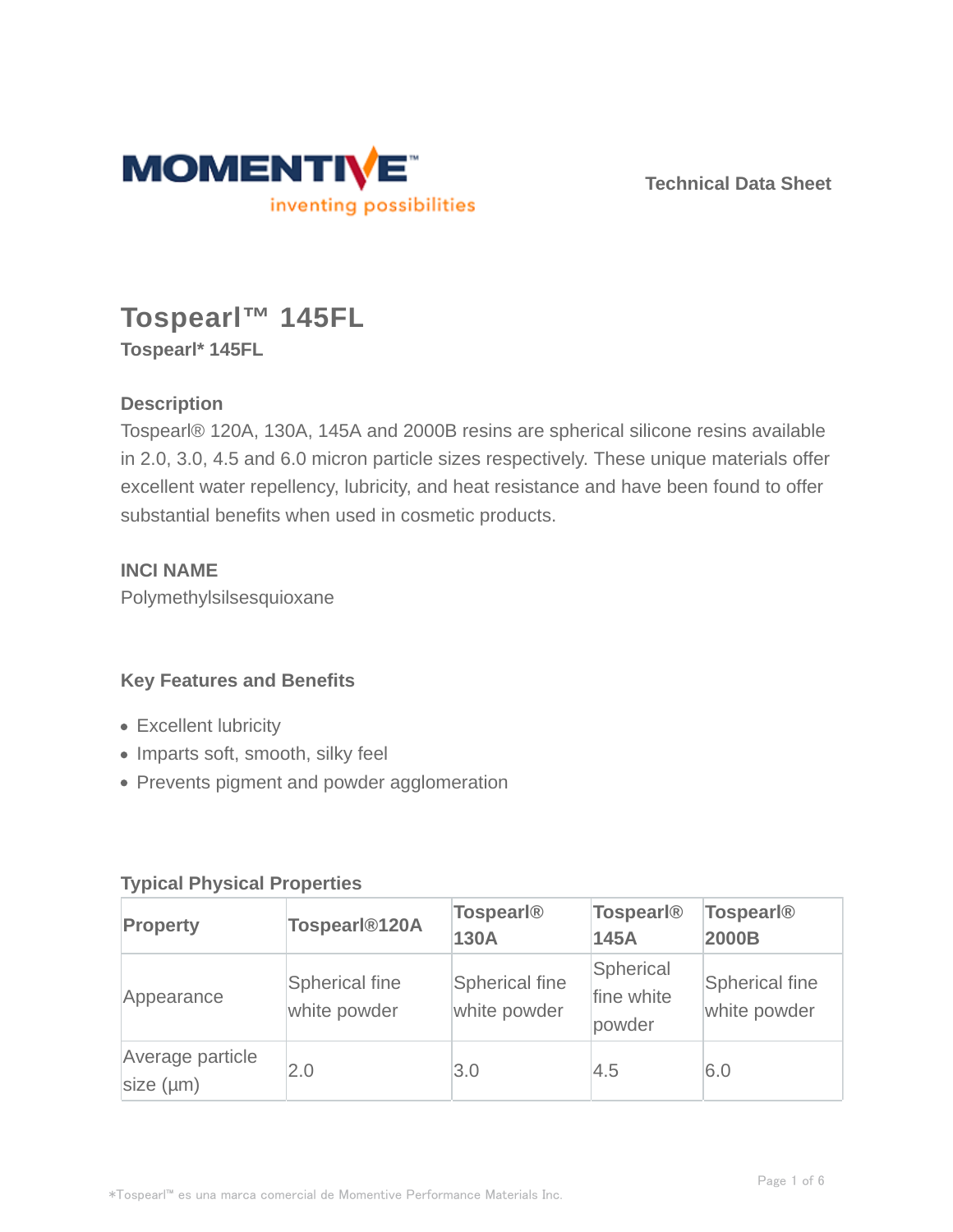| Water content<br>$(105^{\circ}C, 60 \text{ min})$ | 1% or less | 1% or less | 1% or less | 5% or less |
|---------------------------------------------------|------------|------------|------------|------------|
| pH <sup>*</sup>                                   | 7.0        | 7.0        | 7.0        | 7.0        |
| Specific gravity<br>$(25^{\circ}C)$               | 1.32       | 1.32       | 1.32       | 1.43       |
| <b>Bulk density</b>                               | 0.35       | 0.36       | 0.43       | 0.46       |
| Specific surface<br>area $m^2/g$                  | 30         | 20         | 20         | 20-30      |
| Linseed oil<br>absorption rate<br>mL/100q         | 75         | 62         | 58         | 60         |

\*2% dispersed in a solution of Methanol: Water = 1:1

## **Potential Applications**

- Foundation
- Powder
- Cream
- Lipstick
- Eye Shadow

**Patent Status** Standard copy to come

## **Product Safety, Handling and Storage**

The warranty period for Tospearl® 120A, 130A and 145A resin is 6 months from date of shipment from Momentive Performanace Materials if stored in the original unopened container at 25°C (77°F). The warranty period for Tospearl® 2000B resin is 12 months from date of shipment from Momentive Performance Materials if stored in the original unopened container at 25°C (77°F).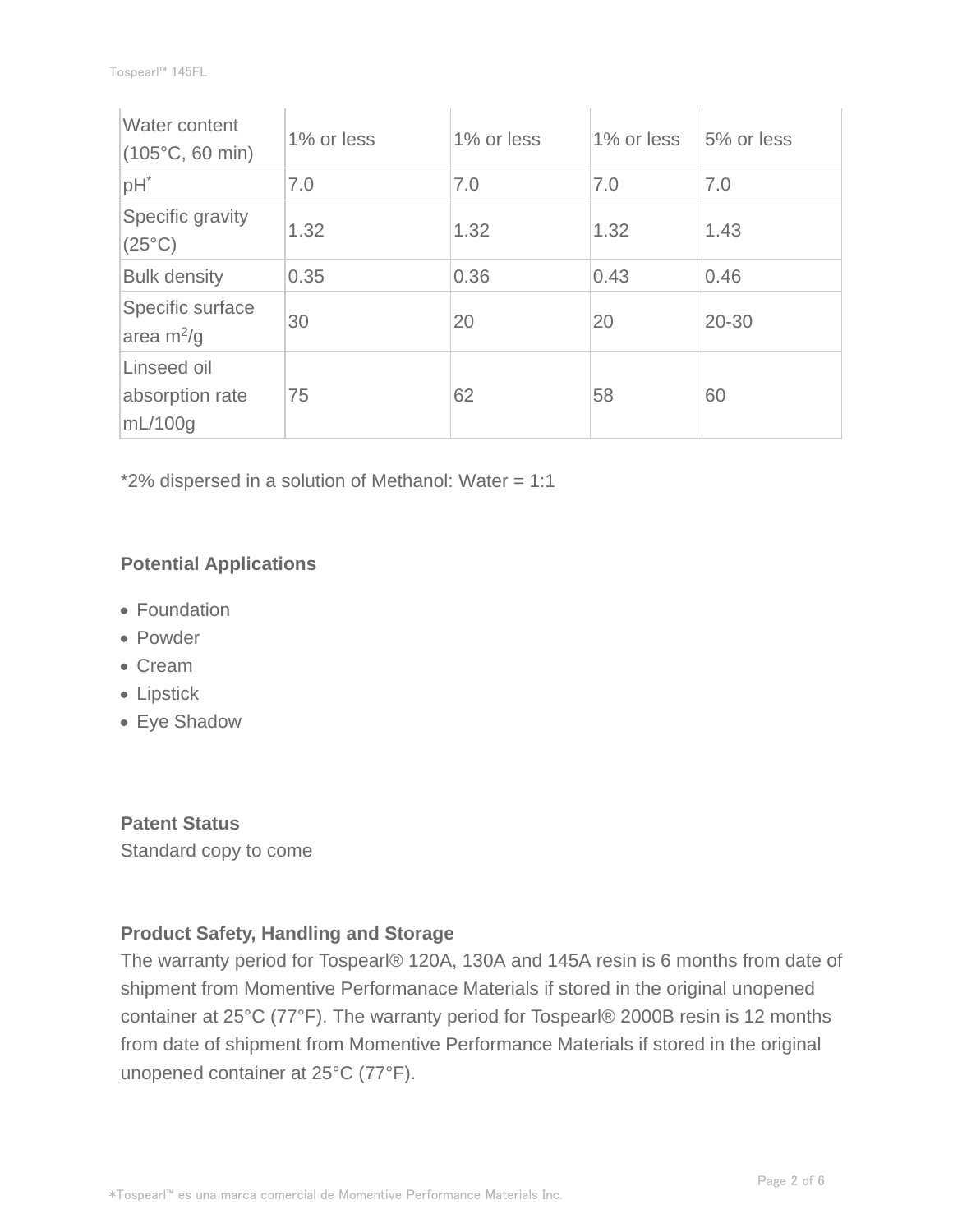#### Standard copy to come

#### **Processing Recommendations**

## **FORMULATING WITH TOSPEARL RESINS**

The following formulations are provided for your use in assessing Tospearl® resins.

## **POWDER EYE SHADOW WITH SUPERIOR FEEL**

| <b>INGREDIENTS</b>                        | PARTS/WT(%) |
|-------------------------------------------|-------------|
| <b>PART A</b>                             |             |
| Mica (and) Titanium Dioxide               | 6.4         |
| <b>Mica</b>                               | 32.0        |
| <b>Iron Oxides</b>                        | 3.0         |
| <b>Ultramarines</b>                       | 12.7        |
| Ferric Ammonium Ferrocyanide              | 18.9        |
| <b>PART B</b>                             |             |
| Polymethylsilsesquioxane (Tospearl® 130A) | 19.5        |
| <b>PART C</b>                             |             |
| Dimethicone (SF96-5)                      | 2.5         |
| Squalene                                  | 2.5         |
| Petrolatum                                | 2.5         |
| Fragrance                                 | q.s.        |
| Preservative                              | q.s.        |

## **PROCEDURE**

1. Mix pigments in Part A except titanium dioxide and mica.

2. Add the titanium dioxide, mica, Part C (except fragrance and preservative), and Part B to Part A with high shear mixing. Add the fragrance and preservative with the same high shear mixing.

3. Press into suitable containers.

## **POWDER FOUNDATION WITH SMOOTH, SILKY FEEL**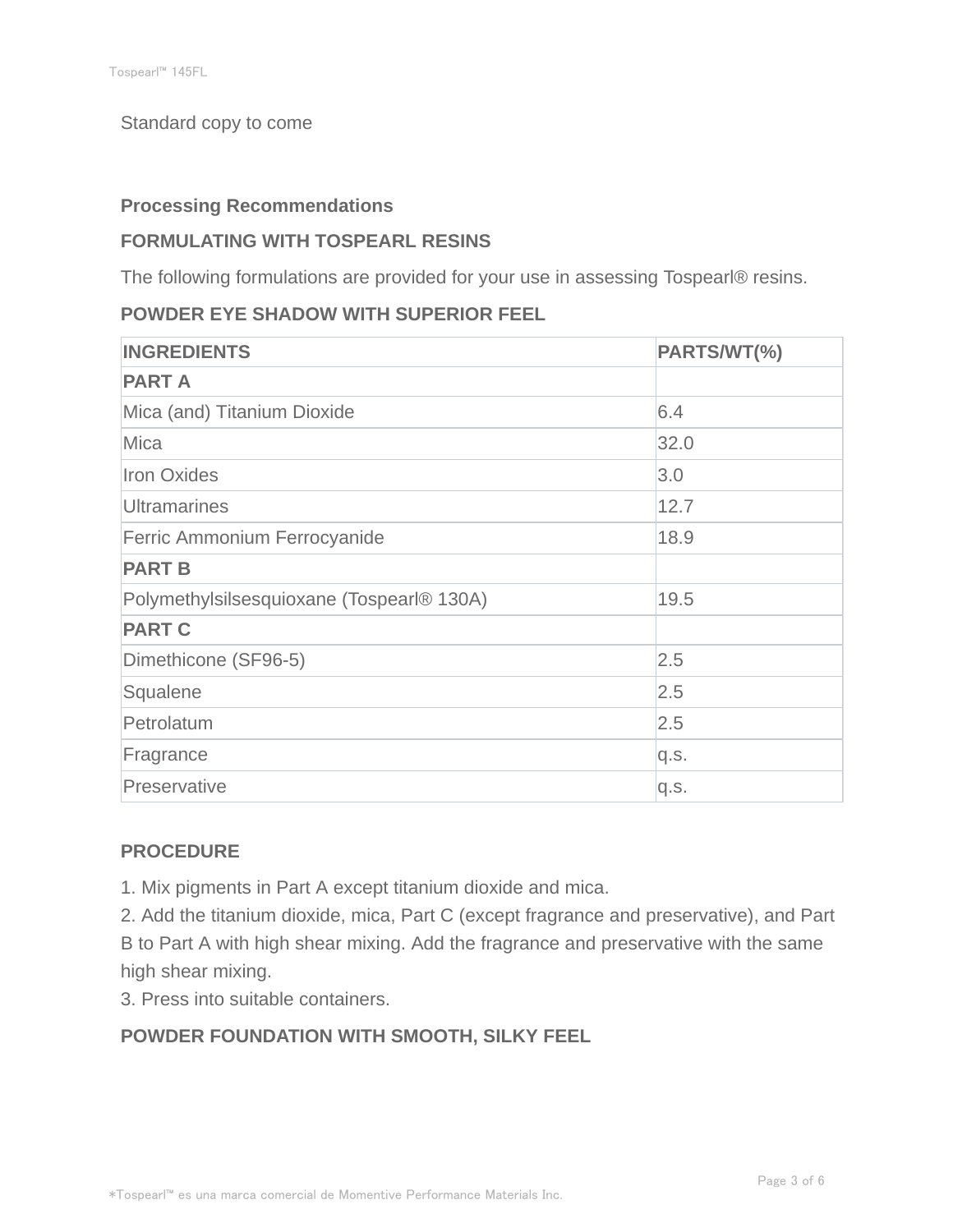| <b>INGREDIENTS</b>                        | PARTS/WT(%) |
|-------------------------------------------|-------------|
| <b>PART A</b>                             |             |
| Talc                                      | 6.6         |
| <b>Titanium Dioxide</b>                   | 19.2        |
| Mica (and) Titanium Dioxide               | 4.8         |
| <b>Iron Oxides</b>                        | 11.2        |
| <b>Zinc Oxide</b>                         | 6.2         |
| <b>Barium Sulfate</b>                     | 13.7        |
| <b>PART B</b>                             |             |
| Dimethicone (SF96-5)                      | 5.5         |
| Lanolin                                   | 8.2         |
| Petrolatum                                | 1.4         |
| <b>Mineral Oil</b>                        | 1.4         |
| <b>Isopropyl Myristate</b>                | 1.4         |
| <b>PART C</b>                             |             |
| Polymethylsilsesquioxane (Tospearl® 130A) | 20.4        |
| <b>PART D</b>                             |             |
| Fragrance                                 | q.s.        |
| Preservative                              | q.s.        |

## **PROCEDURE**

- 1. Mill all of the pigments in Part A together.
- 2. Add Part B, Part C, and Part D to Part A with high shear mixing.
- 3. Press into suitable containers.

## **Limitations**

Standard copy to come

## **Availability**

They are available in the following container sizes and net weights: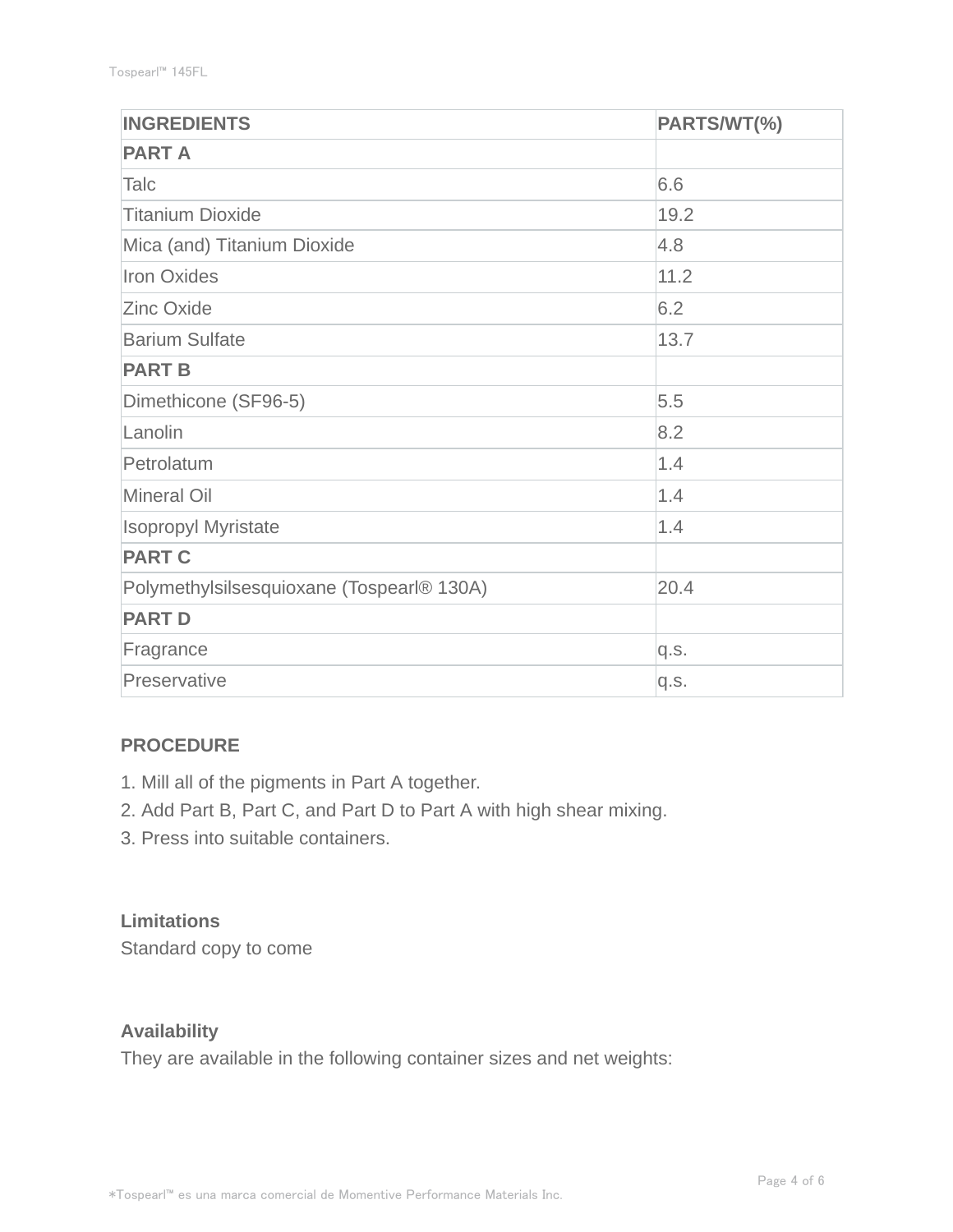| Product          | .   | <b>10K</b>       |
|------------------|-----|------------------|
| <b>Tospearl®</b> | 1kg | 10 <sub>kq</sub> |

# **Contact Information**

Email commercial.services@momentive.com

#### **Telephone**

| <b>Americas</b> | <b>Latin America</b> | <b>EMEAI- Europe, Middle</b><br>East, Africa & India | <b>ASIA PACIFIC</b> |
|-----------------|----------------------|------------------------------------------------------|---------------------|
| +1 800 295 2392 | <b>Brazil</b>        | <b>Europe</b>                                        | <b>China</b>        |
| Toll free*      | +55 11 4534 9650     | +390510924300                                        | 800 820 0202        |
| +704 805 6946   | <b>Direct Number</b> | Direct number                                        | Toll free           |
| Direct Number   |                      |                                                      | +86 21 3860 4892    |
|                 |                      |                                                      | Direct number       |
| *All American   | <b>Mexico</b>        | India, Middle East &                                 | Japan               |
| countries       | +52 55 2169 7670     | <b>Africa</b>                                        | +81 3 5544 3111     |
|                 | <b>Direct Number</b> | + 91 44 71212207                                     | Direct number       |
|                 |                      | Direct number*                                       |                     |
|                 |                      | *All Middle Eastern                                  | <b>Korea</b>        |
|                 |                      | countries, Africa, India,                            | +82 2 6201 4600     |

For literature and technical assistance, visit our website at: www.momentive.com

## **DISCLAIMER:**

**THE MATERIALS, PRODUCTS AND SERVICES OF MOMENTIVE PERFORMANCE MATERIALS INC. AND ITS SUBSIDIARIES AND AFFILIATES (COLLECTIVELY "SUPPLIER"), ARE SOLD SUBJECT TO SUPPLIER'S STANDARD CONDITIONS OF SALE, WHICH ARE INCLUDED IN THE APPLICABLE DISTRIBUTOR OR OTHER SALES AGREEMENT, PRINTED ON THE BACK OF ORDER ACKNOWLEDGMENTS AND INVOICES, AND AVAILABLE UPON REQUEST. ALTHOUGH ANY INFORMATION, RECOMMENDATIONS, OR ADVICE CONTAINED HEREIN IS GIVEN IN GOOD FAITH, SUPPLIER MAKES NO WARRANTY OR**